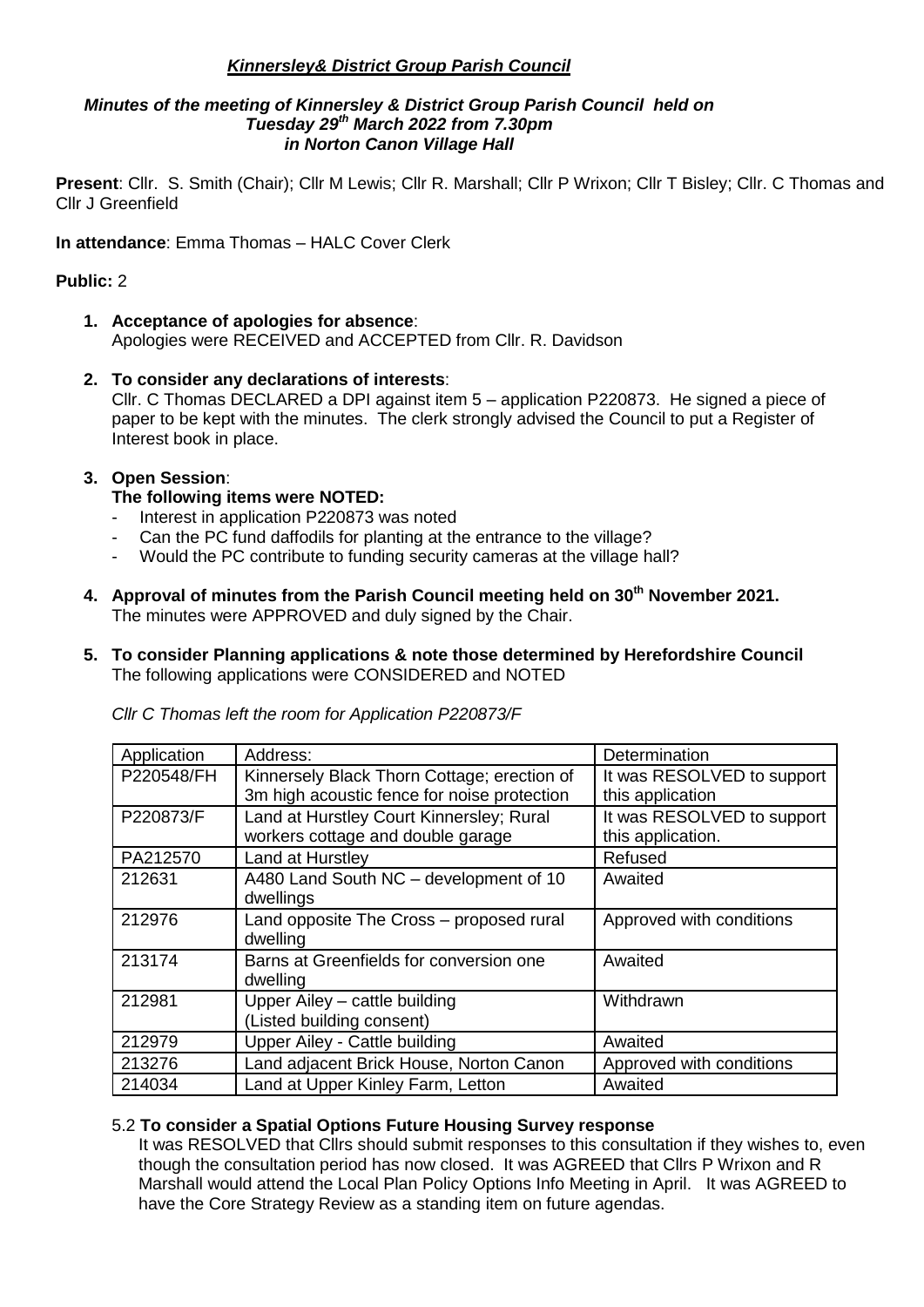## **6. Matters arising from previous minutes.**

**6.1.Village Hall - update from Cllr C Thomas ref to NCVH £8 charge for meeting in car park** It was NOTED that the payment of the £8 has been waived.

# **7. Chairman's update on working groups**

The following updates were RECEIVED:

#### **7.1 Consider next steps following HC decision to refuse to install SID's at Letton/Norton Canon.**

It was AGREED that Cllr C Thomas would talk to the landowner, adjacent to where a SID in Letton was wanted, to see if it could be installed on his land rather than the verge.

# **7.2 Letton Flood Hub – Jarvis rejected proposal**

No update

# **7.3 Jarvis – Letton Health and Wellbeing Parish Survey**

No update

# **8. Ward Councillors Report**

Not present

# **9. Highways and Footpath**

# **9.1 To consider the drainage grant - deadline for bids Friday 1st April 2022**

It was AGREED that Cllr R Marshall should continue to look for suitable schemes and obtain quotes for works although they would not be in time to submit an application for this round of grant money.

## **9.2 To consider which roads to have a single cut on the verges.**

It was NOTED that small local projects on verge enhancement will be taking place on a few verges. Balfour Beatty have been informed.

# **10. Report from PFO's – Cllr P Wrixon/James Copsey/Cllr R Marshall**

The following report was RECEIVED:

- Many issues have been dealt with over the winter
- Volunteers would be welcomed to "adopt a footpath" and monitor it for risks

Cllr T Bisley AGREED to be the PFO for Letton Parish. Cllr P Wrixom AGREED to give him more details.

It was NOTED that the new Footpaths Guide was ready for distribution to all households. A pdf version will be put on the website.

Cllr S Smith had concerns over a couple of blocked footpaths. Cllr P Wrixom AGREED to discuss these with the landowner.

# **11. Lengthsman Scheme**

- **11.1 To consider the future of the lengthsman scheme – Cllr R Marshall** It was NOTED that Cllr R Marshall would submit the Lengthsman Expression of Interest Form and Annual Maintenance Plan to Balfour Beatty for the year 2022-23.
- 11.2 **To consider submitting the Lengthsman Expression of Interest Form and Annual Maintenance Plan to Balfour Beatty for the year 2022-23 by 31st March 2022.** As above
- **12. To consider the annual SID rota with Almeley and the purchase of a second battery or Solar Panel at an estimated cost of £635.00 plus VAT.**

It was NOTED that the battery used at present can last a month without the need to be recharged. It was RESOLVED to monitor the situation but not purchase either of the above at present.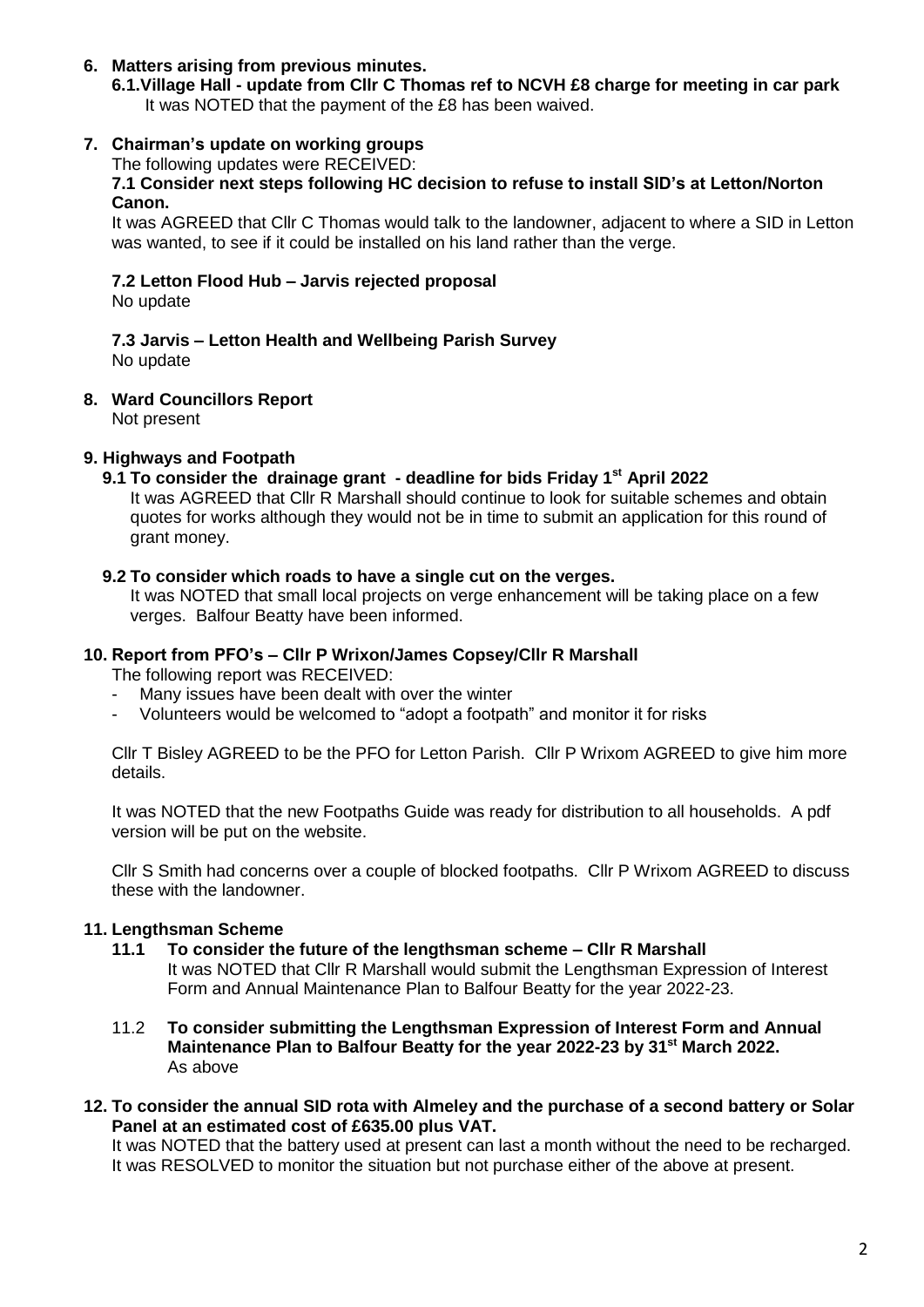# **13. Finance: Current bank statement/schedule of payments circulated for March 13.1To agree payment of outstanding invoices.**

| <b>Cheque</b><br>made<br>payable to: | FOR:                                                                       | <b>GROSS</b> | <b>VAT</b> |                                                                      | <b>NET</b>       |
|--------------------------------------|----------------------------------------------------------------------------|--------------|------------|----------------------------------------------------------------------|------------------|
| <b>NCVHMarch</b>                     | Hire of Hall                                                               | £16.00       |            |                                                                      | £16.00           |
| <b>CIIr Rosie</b><br>Davidson        | Reimbursement for<br>12 months renewal of<br>Namesco (Hosting &<br>Domain) | £140.38      | 23.40      | Retrospective                                                        | £16.99<br>£99.99 |
| P Watts                              | Lengthsman K2109                                                           | 210.00       |            | Retrospective                                                        | £621.25          |
|                                      | Inv K21.10                                                                 | 210.00       |            | Retrospective                                                        |                  |
|                                      | Inv K21.11                                                                 | 201.25       |            | Retrospective                                                        |                  |
|                                      | Inv K21.12                                                                 | 201.25       |            |                                                                      | £201.25          |
| P. Eggerton                          | P3 Inv 3403                                                                | 119.00       |            | Retrospective                                                        | £160.00          |
|                                      | Inv 3411                                                                   | 51.00        |            | Retrospective                                                        |                  |
| A Johnson                            | <b>Walking Booklet</b>                                                     | 249.00*      |            | *£249 was<br>agreed at Nov<br>meeting but<br>actual costs<br>£267.00 | £267.00*         |
| Signal                               | <b>Parish Clerk Advert</b>                                                 | £7.00        |            |                                                                      | £7.00            |

It was RESOLVED to pay the following invoices:

An up to date bank figure was unavailable.

The clerk ADVISED that no one Cllr should be able to make BACS payments using the Council bank account. It was AGREED that all the above payments would be made by cheque. She recommended moving accounts to Unity Trust Ltd as they had the correct permissions available.

# **14. Parish Plan - update from Cllr R Marshall**

It was NOTED that a meeting to move this forward will be set up shortly.

## **15. Recent Correspondence/items for next agenda**

## **15.1 Tractors on the Almeley Road**

The issues with large tractors and vehicles using this highway was NOTED. It was NOTED that Almeley Parish Council have asked the Safer Neighbourhood Team to monitor the situation and liaise with Herefordshire Council. It is hoped that the highway may be upgraded at some point.

## **15.2 Retirement of the Post Office**

This was NOTED as being in hand.

## **16. Community email Initiative**

# **16.1 To consider who will be responsible for it - in the continued absence of a Clerk**

It was RESOLVED that Cllrs T Bisley and R Marshall would meet to discuss this further.

## **17. Kinnersley and District Group Parish Council Website**

## **17.1 To consider who will be responsible for it in the absence of a clerk**

It was RESOLVED that Cllr T Bisley will undertake this until a clerk is appointed. He was thanked for all his hard work in setting up an excellent looking site on behalf of the parish.

## **17.2 To consider website technical issues and compliance**

It was RESOLVED that Cllr T Bisley should obtain further information and costs on this for discussion at the May meeting. The clerk AGREED to email over a list of items a PC website needs to have on it to be compliant.